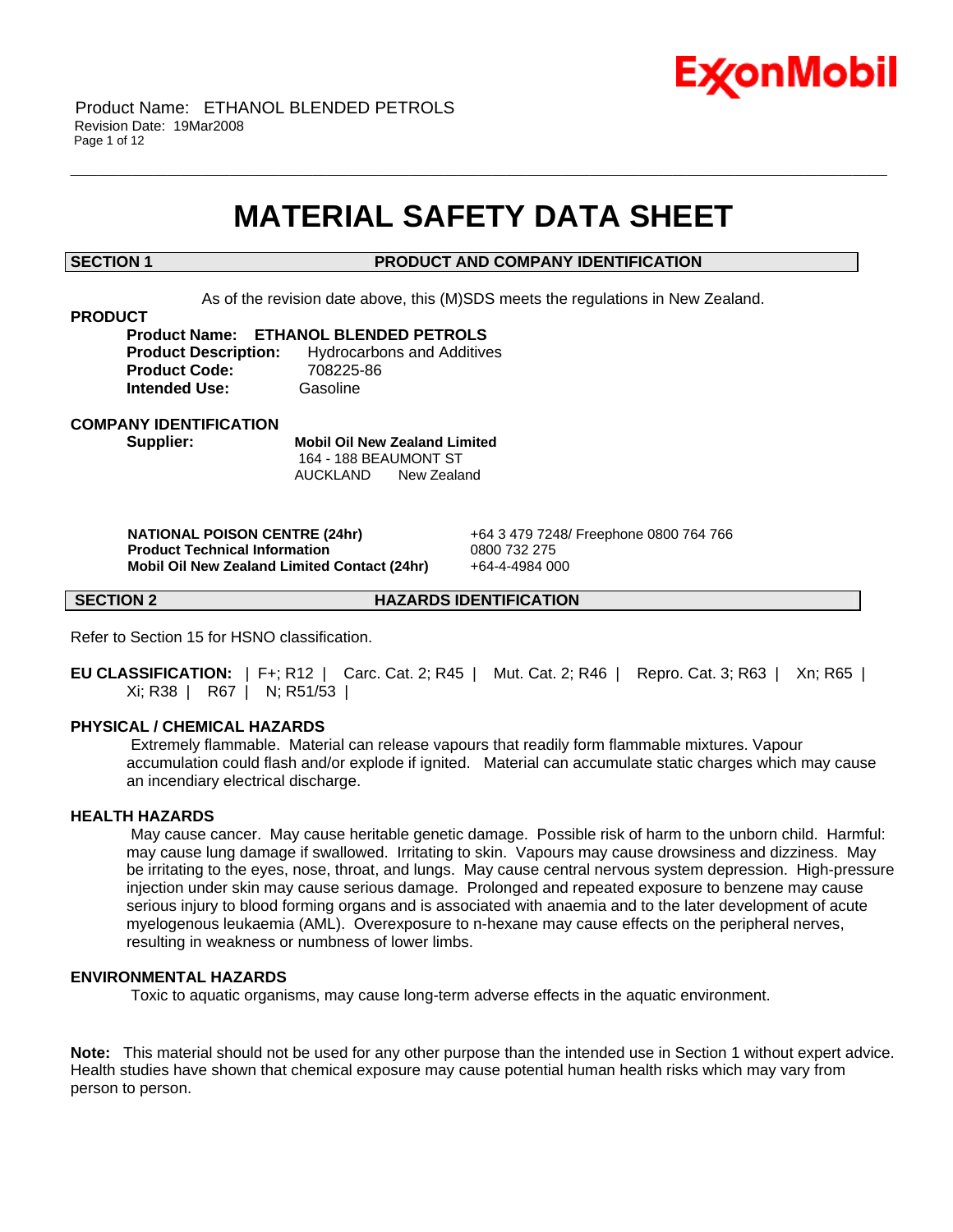

#### Product Name: ETHANOL BLENDED PETROLS Revision Date: 19Mar2008 Page 2 of 12

#### **SECTION 3 COMPOSITION / INFORMATION ON INGREDIENTS**

This material is regulated as a preparation.

#### **Reportable Hazardous Substance(s) or Complex Substance(s)**

| <b>Name</b>   | CAS#       | Concentration*   | <b>Symbols/Risk Phrases</b>                                                                                      |
|---------------|------------|------------------|------------------------------------------------------------------------------------------------------------------|
| ETHYL ALCOHOL | 64-17-5    | $\epsilon$ = 10% | F:R11                                                                                                            |
| Gasoline      | 86290-81-5 | $>= 90\%$        | F+:R12, Xi:R38, T:Carc.<br>Cat. 2:R45. T:Mut. Cat.<br>2, R46, Xn, Repro. Cat.<br>3;R63, Xn;R65, R67,<br>N:R51/53 |

\_\_\_\_\_\_\_\_\_\_\_\_\_\_\_\_\_\_\_\_\_\_\_\_\_\_\_\_\_\_\_\_\_\_\_\_\_\_\_\_\_\_\_\_\_\_\_\_\_\_\_\_\_\_\_\_\_\_\_\_\_\_\_\_\_\_\_\_\_\_\_\_\_\_\_\_\_\_\_\_\_\_\_\_\_\_\_\_\_\_\_\_\_\_\_\_\_\_\_\_\_\_\_\_\_\_\_\_\_\_\_\_\_\_\_\_\_\_

### **Reportable Hazardous Constituent(s) Contained in Complex Substance(s)**

| <b>Name</b>       | CAS#       | Concentration* | <b>Symbols/Risk Phrases</b>                                                                |
|-------------------|------------|----------------|--------------------------------------------------------------------------------------------|
| Benzene           | 71-43-2    | $< 4\%$        | F;R11, Xi;R36/38, T;Carc.<br>Cat. 1; R45, T; Mut. Cat.<br>2;R46, T;R48/23/24/25,<br>Xn:R65 |
| ETHYL BENZENE     | 100-41-4   | $1 - 5%$       | F;R11, Xn;R20                                                                              |
| n-Hexane          | 110-54-3   | $1 - 5%$       | F;R11, Xi;R38, Xn;R48/20,<br>Xn; Repro. Cat. 3; R62,<br>Xn; R65, R67, N; R51/53            |
| Toluene           | 108-88-3   | $10 - 20%$     | F;R11, Xi;R38, Xn;R48/20,<br>Xn; Repro. Cat. 3; R63,<br>Xn; R65, R67                       |
| TRIMETHYL BENZENE | 25551-13-7 | $1 - 5%$       | R <sub>10</sub> , Xi;R <sub>38</sub>                                                       |
| <b>XYLENES</b>    | 1330-20-7  | $5 - 10%$      | R <sub>10</sub> , Xn:R <sub>20</sub> /21, Xi:R <sub>38</sub>                               |

\* All concentrations are percent by weight unless ingredient is a gas. Gas concentrations are in percent by volume.

Note: The concentration of the components shown above may vary substantially. In certain countries, benzene content may be limited to lower levels. Oxygenates such as tertiary-amyl-methyl ether, ethanol, di-isopropyl ether, and ethyltertiary-butyl ether may be present. Because of volatility considerations, gasoline vapor may have concentrations of components very different from those of liquid gasoline. The major components of gasoline vapor are: butane, isobutane, pentane, and isopentane. The reportable component percentages, shown in the composition/information on ingredients section, are based on API's evaluation of a typical gasoline mixture.

**SECTION 4 FIRST AID MEASURES**

#### **INHALATION**

Remove from further exposure. For those providing assistance, avoid exposure to yourself or others. Use adequate respiratory protection. If respiratory irritation, dizziness, nausea, or unconsciousness occurs, seek immediate medical assistance. If breathing has stopped, assist ventilation with a mechanical device or use mouth-to-mouth resuscitation.

#### **SKIN CONTACT**

Wash contact areas with soap and water. Remove contaminated clothing. Launder contaminated clothing before reuse. If product is injected into or under the skin, or into any part of the body, regardless of the appearance of the wound or its size, the individual should be evaluated immediately by a physician as a surgical emergency. Even though initial symptoms from high pressure injection may be minimal or absent, early surgical treatment within the first few hours may significantly reduce the ultimate extent of injury.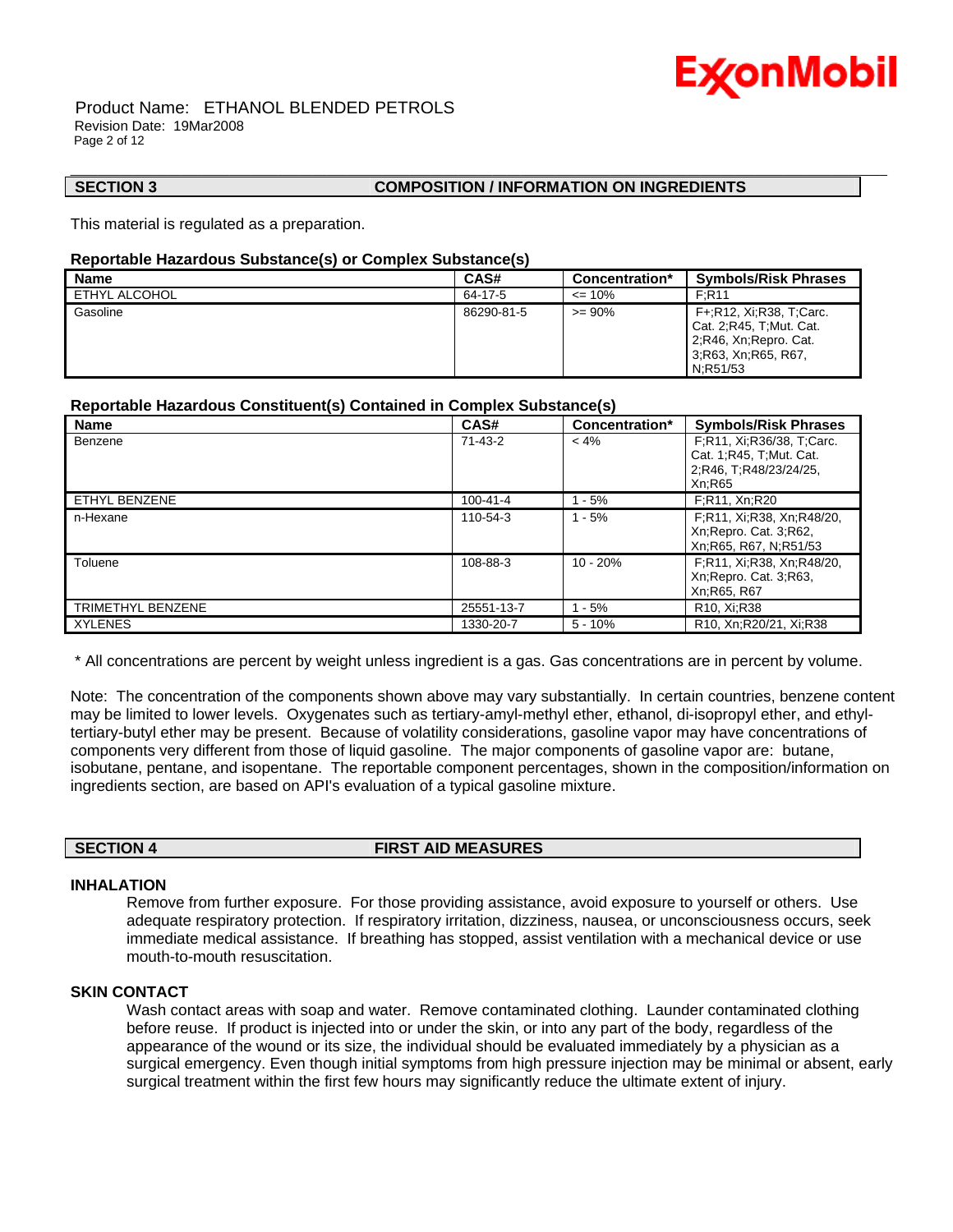

 Product Name: ETHANOL BLENDED PETROLS Revision Date: 19Mar2008 Page 3 of 12

#### **EYE CONTACT**

Flush thoroughly with water. If irritation occurs, get medical assistance.

#### **INGESTION**

Seek immediate medical attention. Do not induce vomiting.

#### **NOTE TO PHYSICIAN**

If ingested, material may be aspirated into the lungs and cause chemical pneumonitis. Treat appropriately.

\_\_\_\_\_\_\_\_\_\_\_\_\_\_\_\_\_\_\_\_\_\_\_\_\_\_\_\_\_\_\_\_\_\_\_\_\_\_\_\_\_\_\_\_\_\_\_\_\_\_\_\_\_\_\_\_\_\_\_\_\_\_\_\_\_\_\_\_\_\_\_\_\_\_\_\_\_\_\_\_\_\_\_\_\_\_\_\_\_\_\_\_\_\_\_\_\_\_\_\_\_\_\_\_\_\_\_\_\_\_\_\_\_\_\_\_\_\_

#### **PRE-EXISTING MEDICAL CONDITIONS WHICH MAY BE AGGRAVATED BY EXPOSURE**

Benzene- Individuals with liver disease may be more susceptible to toxic effects. Hexane- Individuals with neurological disease should avoid exposure.

#### **SECTION 5 FIRE FIGHTING MEASURES**

### **EXTINGUISHING MEDIA**

**Appropriate Extinguishing Media:** Use water fog, foam, dry chemical or carbon dioxide (CO2) to extinguish flames.

**Inappropriate Extinguishing Media:** Straight streams of water

#### **FIRE FIGHTING**

**Fire Fighting Instructions:** Evacuate area. If a leak or spill has not ignited, use water spray to disperse the vapours and to protect personnel attempting to stop a leak. Prevent run-off from fire control or dilution from entering streams, sewers or drinking water supply. Fire-fighters should use standard protective equipment and in enclosed spaces, self-contained breathing apparatus (SCBA). Use water spray to cool fire exposed surfaces and to protect personnel.

**Unusual Fire Hazards:** EXTREMELY FLAMMABLE. Vapour is flammable and heavier than air. Vapour may travel across the ground and reach remote ignition sources, causing a flashback fire danger. Hazardous material. Firefighters should consider protective equipment indicated in Section 8.

**Hazardous Combustion Products:** Sulphur Oxides, Aldehydes, Oxides of carbon, Smoke, Fume, Incomplete combustion products

#### **FLAMMABILITY PROPERTIES**

**Flash Point [Method]:** -40C (-40F) [ ASTM D-56] **Flammable Limits (Approximate volume % in air):** LEL: 1.4 UEL: 7.6 **Autoignition Temperature:** N/D **Hazchem Code:** 3YE

#### **SECTION 6 ACCIDENTAL RELEASE MEASURES**

#### **NOTIFICATION PROCEDURES**

In the event of a spill or accidental release, notify relevant authorities in accordance with all applicable regulations.

#### **PROTECTIVE MEASURES**

Avoid contact with spilled material. Warn or evacuate occupants in surrounding and downwind areas if required, due to toxicity or flammability of the material. See Section 5 for fire fighting information. See the Hazard Identification Section for Significant Hazards. See Section 4 for First Aid Advice. See Section 8 for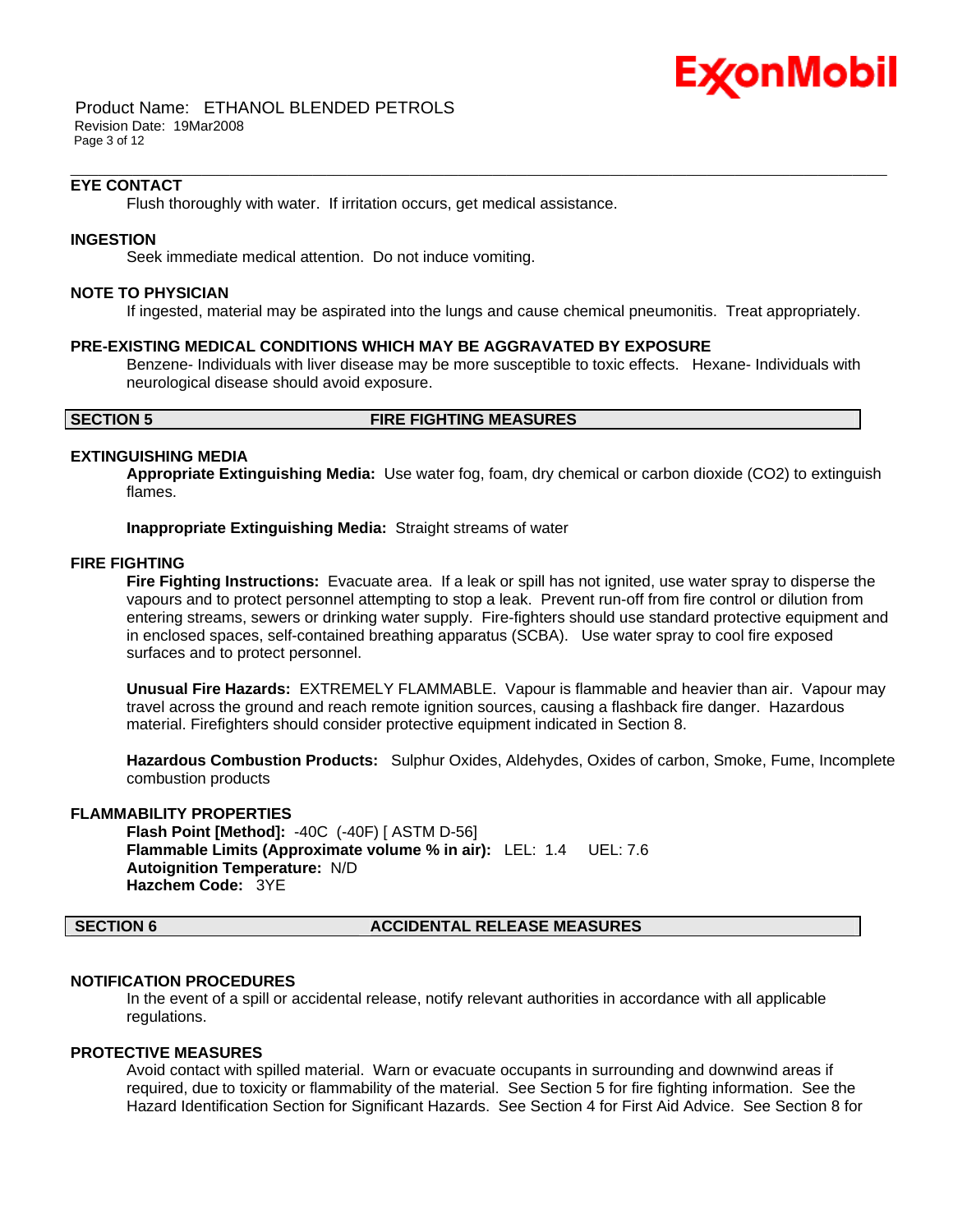Personal Protective Equipment.

#### **SPILL MANAGEMENT**

**Land Spill:** Eliminate all ignition sources (no smoking, flares, sparks or flames in immediate area). Stop leak if you can do so without risk. A vapour-suppressing foam may be used to reduce vapour. Do not touch or walk through spilled material. Prevent entry into waterways, sewer, basements or confined areas. Absorb or cover with dry earth, sand or other non-combustible material and transfer to containers. Use clean non-sparking tools to collect absorbed material. All equipment used when handling the product must be grounded. Large Spills: Water spray may reduce vapour, but may not prevent ignition in enclosed spaces.

\_\_\_\_\_\_\_\_\_\_\_\_\_\_\_\_\_\_\_\_\_\_\_\_\_\_\_\_\_\_\_\_\_\_\_\_\_\_\_\_\_\_\_\_\_\_\_\_\_\_\_\_\_\_\_\_\_\_\_\_\_\_\_\_\_\_\_\_\_\_\_\_\_\_\_\_\_\_\_\_\_\_\_\_\_\_\_\_\_\_\_\_\_\_\_\_\_\_\_\_\_\_\_\_\_\_\_\_\_\_\_\_\_\_\_\_\_\_

**Water Spill:** Eliminate all ignition sources (no smoking, flares, sparks or flames in immediate area). Stop leak if you can do so without risk. Do not confine in area of spill. Advise occupants and shipping in downwind areas of fire and explosion hazard and warn them to stay clear. Allow liquid to evaporate from the surface. Seek the advice of a specialist before using dispersants.

Water spill and land spill recommendations are based on the most likely spill scenario for this material; however, geographic conditions, wind, temperature, (and in the case of a water spill) wave and current direction and speed may greatly influence the appropriate action to be taken. For this reason, local experts should be consulted. Note: Local regulations may prescribe or limit action to be taken.

#### **ENVIRONMENTAL PRECAUTIONS**

Large Spills: Dyke far ahead of liquid spill for later recovery and disposal. Prevent entry into waterways, sewers, basements or confined areas.

#### **SECTION 7 HANDLING AND STORAGE**

#### **HANDLING**

Avoid breathing mists or vapour. Avoid contact with skin. Use non-sparking tools and explosion-proof equipment. Potentially toxic/irritating fumes/vapour may be evolved from heated or agitated material. Do not siphon by mouth. Use only with adequate ventilation. Use proper bonding and/or earthing procedures. Do not use as a cleaning solvent or other non-motor fuel uses. For use as a motor fuel only. It is dangerous and/or unlawful to put petrol into unapproved containers. Do not fill container while it is in or on a vehicle. Static electricity may ignite vapour and cause fire. Place container on ground when filling and keep nozzle in contact with container. Do not use electronic devices (including but not limited to cellular phones, computers, calculators, pagers or other electronic devices etc) in or around any fuelling operation or storage area unless the devices are certified intrinsically safe by an approved national testing agency and to the safety standards required by national and/or local laws and regulations. Prevent small spills and leakage to avoid slip hazard. Material can accumulate static charges which may cause an electrical spark (ignition source).

**Static Accumulator:** This material is a static accumulator.

### **STORAGE**

 Ample fire water supply should be available. A fixed sprinkler/deluge system is recommended. Keep container closed. Handle containers with care. Open slowly in order to control possible pressure release. Store in a cool, well-ventilated area. Outside or detached storage preferred. Storage containers should be earthed and bonded. Drums must be earthed and bonded and equipped with self-closing valves, pressure vacuum bungs and flame arresters.

#### **SECTION 8 EXPOSURE CONTROLS / PERSONAL PROTECTION**

#### **EXPOSURE LIMIT VALUES**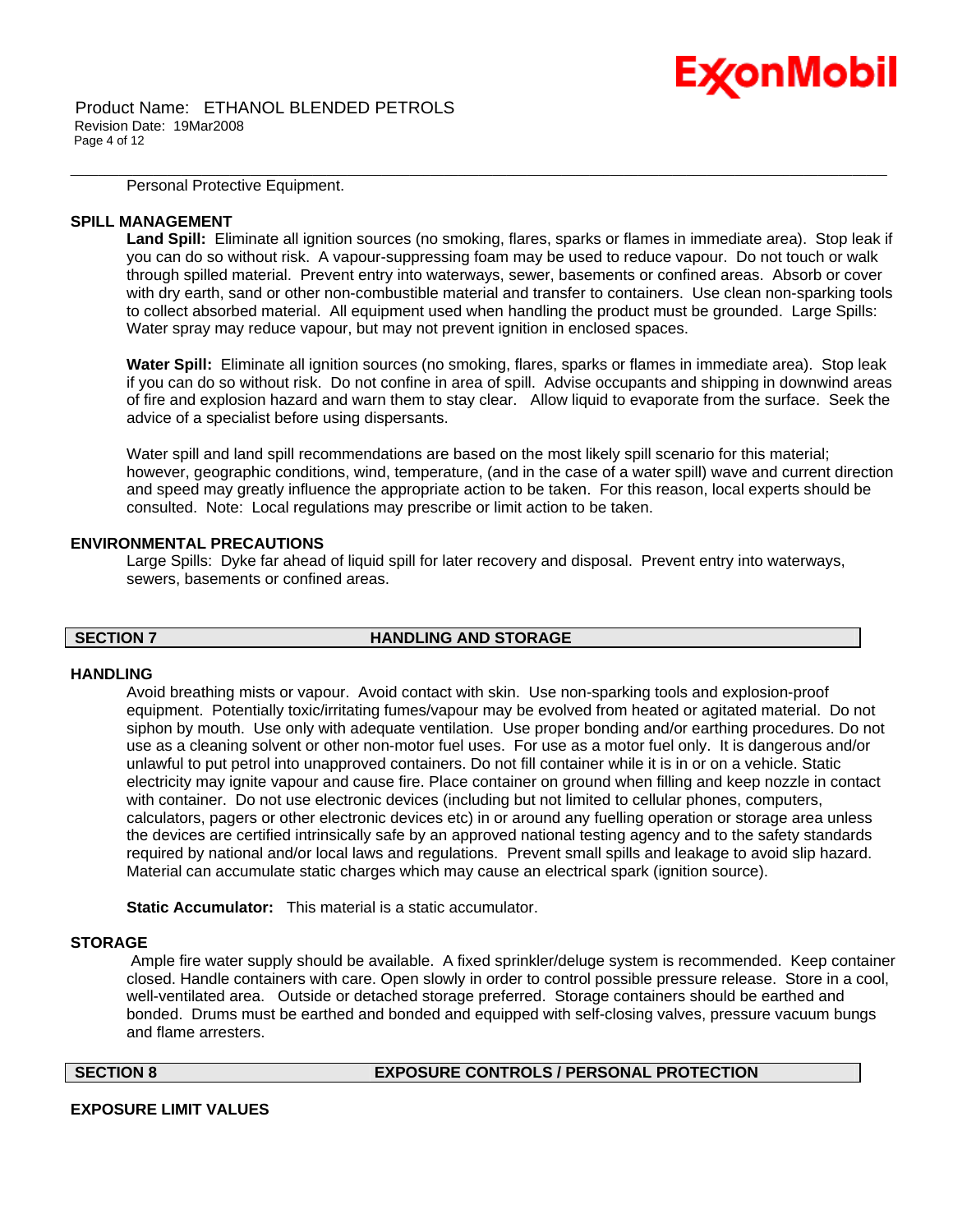

#### Product Name: ETHANOL BLENDED PETROLS Revision Date: 19Mar2008 Page 5 of 12

|  | Exposure limits/standards (Note: Exposure limits are not additive) |
|--|--------------------------------------------------------------------|
|--|--------------------------------------------------------------------|

| <b>Substance Name</b> | Form | Limit/Standard |                      | <b>Note</b> | <b>Source</b> | Year                   |      |
|-----------------------|------|----------------|----------------------|-------------|---------------|------------------------|------|
| Benzene               |      | <b>TWA</b>     | $16$ mg/m $3$        | 5 ppm       | <b>Skin</b>   | New Zealand            | 2002 |
|                       |      |                |                      |             |               | <b>OEL<sub>s</sub></b> |      |
| Benzene               |      | <b>STEL</b>    | 2.5 ppm              |             | <b>Skin</b>   | <b>ACGIH</b>           | 2007 |
| Benzene               |      | <b>TWA</b>     | $0.5$ ppm            |             | <b>Skin</b>   | <b>ACGIH</b>           | 2007 |
| ETHYL ALCOHOL         |      | <b>TWA</b>     | 1880                 | $1000$ ppm  |               | New Zealand            | 2002 |
|                       |      |                | mg/m3                |             |               | <b>OELs</b>            |      |
| ETHYL ALCOHOL         |      | <b>TWA</b>     | 1000 ppm             |             |               | <b>ACGIH</b>           | 2007 |
| <b>ETHYL BENZENE</b>  |      | <b>STEL</b>    | $543$ mg/m3          | $125$ ppm   |               | New Zealand            | 2002 |
|                       |      |                |                      |             |               | <b>OEL<sub>s</sub></b> |      |
| ETHYL BENZENE         |      | <b>TWA</b>     | 434 mg/m3            | $100$ ppm   |               | New Zealand            | 2002 |
|                       |      |                |                      |             |               | <b>OELs</b>            |      |
| <b>ETHYL BENZENE</b>  |      | <b>STEL</b>    | 125 ppm              |             |               | <b>ACGIH</b>           | 2007 |
| <b>ETHYL BENZENE</b>  |      | <b>TWA</b>     | 100 ppm              |             |               | <b>ACGIH</b>           | 2007 |
| Gasoline              |      | <b>STEL</b>    | 200 ppm              |             |               | ExxonMobil             | 2007 |
| Gasoline              |      | <b>TWA</b>     | $\overline{100}$ ppm |             |               | ExxonMobil             | 2007 |
| n-Hexane              |      | TWA            | 72 mg/m3             | 20 ppm      |               | New Zealand            | 2002 |
|                       |      |                |                      |             |               | <b>OEL<sub>s</sub></b> |      |
| n-Hexane              |      | <b>TWA</b>     | 50 ppm               |             | <b>Skin</b>   | <b>ACGIH</b>           | 2007 |
| Toluene               |      | TWA            | 188 mg/m3            | 50 ppm      | Skin          | New Zealand            | 2002 |
|                       |      |                |                      |             |               | <b>OEL<sub>s</sub></b> |      |
| Toluene               |      | <b>TWA</b>     | 20 ppm               |             |               | <b>ACGIH</b>           | 2007 |
| TRIMETHYL BENZENE     |      | <b>TWA</b>     | 123 mg/m3            | 25 ppm      |               | New Zealand            | 2002 |
|                       |      |                |                      |             |               | <b>OELs</b>            |      |
| TRIMETHYL BENZENE     |      | <b>TWA</b>     | 25 ppm               |             |               | <b>ACGIH</b>           | 2007 |
| <b>XYLENES</b>        |      | TWA            | 217 mg/m3            | 50 ppm      |               | New Zealand            | 2002 |
|                       |      |                |                      |             |               | <b>OEL<sub>s</sub></b> |      |
| <b>XYLENES</b>        |      | <b>STEL</b>    | 150 ppm              |             |               | <b>ACGIH</b>           | 2007 |
| <b>XYLENES</b>        |      | <b>TWA</b>     | 100 ppm              |             |               | <b>ACGIH</b>           | 2007 |

\_\_\_\_\_\_\_\_\_\_\_\_\_\_\_\_\_\_\_\_\_\_\_\_\_\_\_\_\_\_\_\_\_\_\_\_\_\_\_\_\_\_\_\_\_\_\_\_\_\_\_\_\_\_\_\_\_\_\_\_\_\_\_\_\_\_\_\_\_\_\_\_\_\_\_\_\_\_\_\_\_\_\_\_\_\_\_\_\_\_\_\_\_\_\_\_\_\_\_\_\_\_\_\_\_\_\_\_\_\_\_\_\_\_\_\_\_\_

### **Tolerable exposure limits**

| <b>Substance Name</b> | <b>Medium</b> | Limit                     |
|-----------------------|---------------|---------------------------|
| Benzene               | Air           | 10 $\mu$ g/m <sup>3</sup> |
| Benzene               | Water         | $10 \text{ uq/l}$         |
| Toluene               | Air           | $400 \text{ uq/m}^3$      |
| Toluene               | Water         | 800 ug/l                  |
| <b>XYLENES</b>        | Air           | 870 ug/m <sup>3</sup>     |
| <b>XYLENES</b>        | Water         | 600 ug/l                  |

NOTE: Limits/standards shown for guidance only. Follow applicable regulations.

### **ENGINEERING CONTROLS**

The level of protection and types of controls necessary will vary depending upon potential exposure conditions. Control measures to consider:

Use explosion-proof ventilation equipment to stay below exposure limits.

#### **PERSONAL PROTECTION**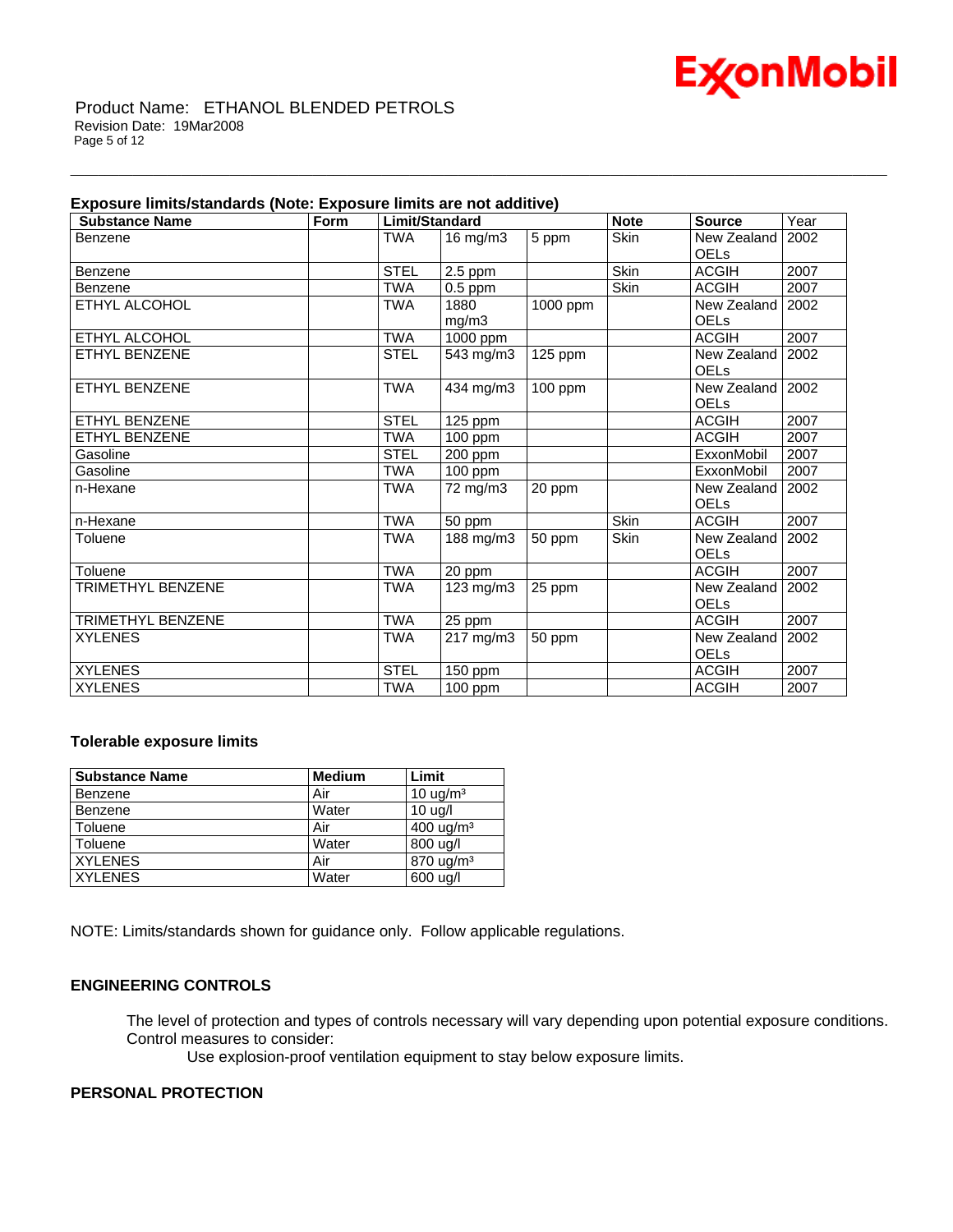

Personal protective equipment selections vary based on potential exposure conditions such as applications, handling practices, concentration and ventilation. Information on the selection of protective equipment for use with this material, as provided below, is based upon intended, normal usage.

\_\_\_\_\_\_\_\_\_\_\_\_\_\_\_\_\_\_\_\_\_\_\_\_\_\_\_\_\_\_\_\_\_\_\_\_\_\_\_\_\_\_\_\_\_\_\_\_\_\_\_\_\_\_\_\_\_\_\_\_\_\_\_\_\_\_\_\_\_\_\_\_\_\_\_\_\_\_\_\_\_\_\_\_\_\_\_\_\_\_\_\_\_\_\_\_\_\_\_\_\_\_\_\_\_\_\_\_\_\_\_\_\_\_\_\_\_\_

**Respiratory Protection:** If engineering controls do not maintain airborne contaminant concentrations at a level which is adequate to protect worker health, an approved respirator may be appropriate. Respirator selection, use, and maintenance must be in accordance with regulatory requirements, if applicable. Types of respirators to be considered for this material include:

 No special requirements under ordinary conditions of use and with adequate ventilation. Organic vapour

For high airborne concentrations, use an approved supplied-air respirator, operated in positive pressure mode. Supplied air respirators with an escape bottle may be appropriate when oxygen levels are inadequate, gas/vapour warning properties are poor, or if air purifying filter capacity/rating may be exceeded.

**Hand Protection:** Any specific glove information provided is based on published literature and glove manufacturer data. Glove suitability and breakthrough time will differ depending on the specific use conditions. Contact the glove manufacturer for specific advice on glove selection and breakthrough times for your use conditions. Inspect and replace worn or damaged gloves. The types of gloves to be considered for this material include:

 If prolonged or repeated contact is likely, chemical-resistant gloves are recommended. If contact with forearms is likely, wear gauntlet-style gloves. Nitrile,Viton

**Eye Protection:** If contact is likely, safety glasses with side shields are recommended.

**Skin and Body Protection:** Any specific clothing information provided is based on published literature or manufacturer data. The types of clothing to be considered for this material include:

If prolonged or repeated contact is likely, chemical, and oil resistant clothing is recommended.

**Specific Hygiene Measures:** Always observe good personal hygiene measures, such as washing after handling the material and before eating, drinking, and/or smoking. Routinely wash work clothing and protective equipment to remove contaminants. Discard contaminated clothing and footwear that cannot be cleaned. Practice good housekeeping.

#### **ENVIRONMENTAL CONTROLS**

See Sections 6, 7, 12, 13.

### **SECTION 9 PHYSICAL AND CHEMICAL PROPERTIES**

**Typical physical and chemical properties are given below. Consult the Supplier in Section 1 for additional data.**

#### **GENERAL INFORMATION**

**Physical State:** Liquid **Colour:** Clear (May Be Dyed) **Odour:** Petroleum/solvent **Odour Threshold:** N/D

**IMPORTANT HEALTH, SAFETY, AND ENVIRONMENTAL INFORMATION Relative Density (at 15 C):** 0.75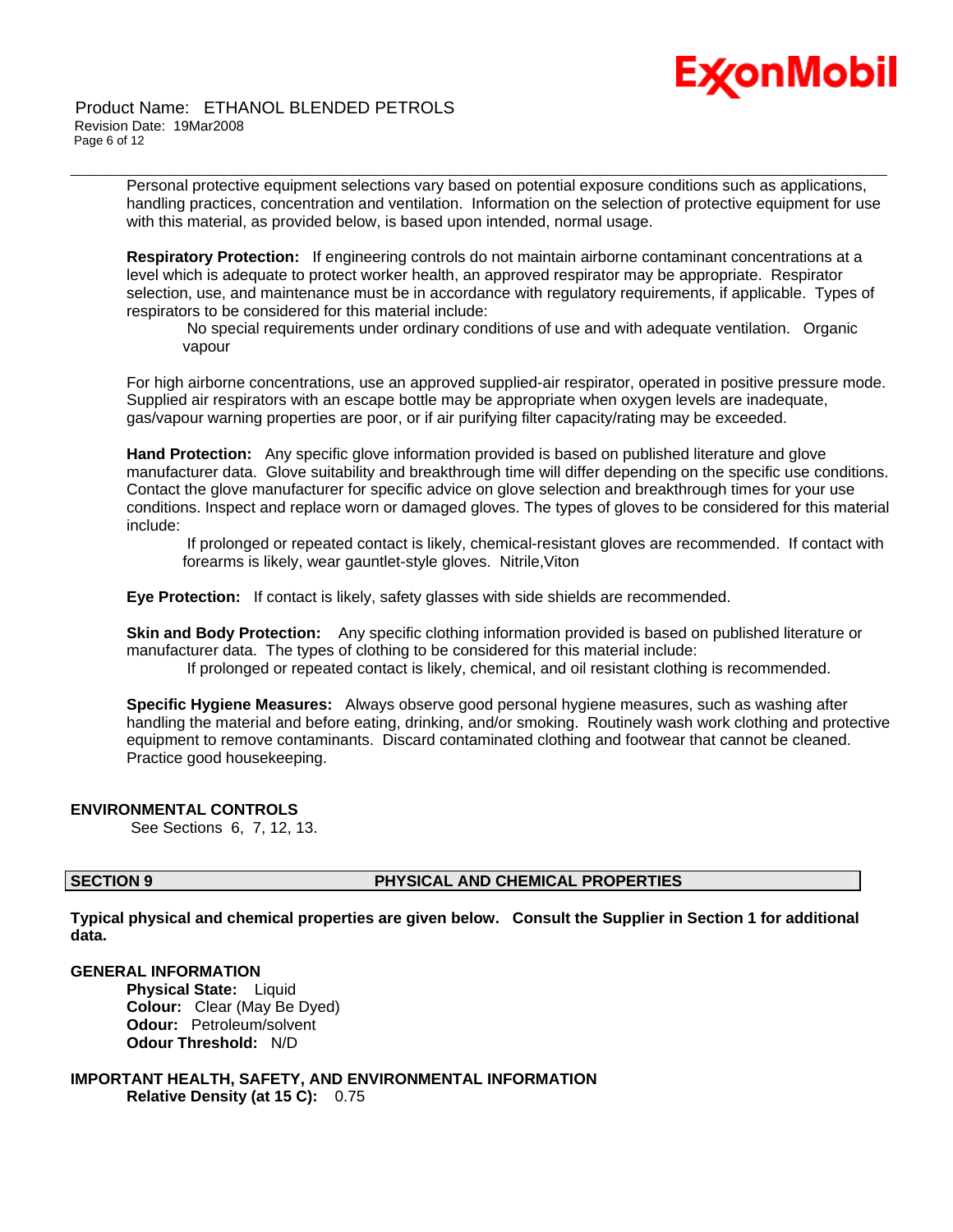

 Product Name: ETHANOL BLENDED PETROLS Revision Date: 19Mar2008 Page 7 of 12

> **Flash Point [Method]:** -40C (-40F) [ ASTM D-56] **Flammable Limits (Approximate volume % in air):** LEL: 1.4 UEL: 7.6 **Autoignition Temperature:** N/D **Boiling Point / Range:** > 20C (68F) **Vapour Density (Air = 1):** 3 at 101 kPa **Vapour Pressure:** > 26.6 kPa (200 mm Hg) at 20 C **Evaporation Rate (N-Butyl Acetate = 1):** N/D **pH:** N/A **Log Pow (n-Octanol/Water Partition Coefficient):** > 1 **Solubility in Water:** Negligible **Viscosity:** <1 cSt (1 mm<sup>2</sup>/sec) at 40 C **Oxidising properties:** See Sections 3, 15, 16.

#### **OTHER INFORMATION**

**Freezing Point:** N/D **Melting Point:** N/A

#### **SECTION 10 STABILITY AND REACTIVITY**

\_\_\_\_\_\_\_\_\_\_\_\_\_\_\_\_\_\_\_\_\_\_\_\_\_\_\_\_\_\_\_\_\_\_\_\_\_\_\_\_\_\_\_\_\_\_\_\_\_\_\_\_\_\_\_\_\_\_\_\_\_\_\_\_\_\_\_\_\_\_\_\_\_\_\_\_\_\_\_\_\_\_\_\_\_\_\_\_\_\_\_\_\_\_\_\_\_\_\_\_\_\_\_\_\_\_\_\_\_\_\_\_\_\_\_\_\_\_

**STABILITY:** Material is stable under normal conditions.

**CONDITIONS TO AVOID:** Avoid heat, sparks, open flames and other ignition sources.

**MATERIALS TO AVOID:** Alkalies, Halogens, Strong Acids, Strong oxidisers

**HAZARDOUS DECOMPOSITION PRODUCTS:** Material does not decompose at ambient temperatures.

**HAZARDOUS POLYMERIZATION:** Will not occur.

### **SECTION 11 TOXICOLOGICAL INFORMATION**

#### **Acute Toxicity**

| <b>Route of Exposure</b>                        | <b>Conclusion / Remarks</b>                                                                                                                                                           |
|-------------------------------------------------|---------------------------------------------------------------------------------------------------------------------------------------------------------------------------------------|
| <b>INHALATION</b>                               |                                                                                                                                                                                       |
| Toxicity (Rat): $LC50 > 5000$ mg/m <sup>3</sup> | Minimally Toxic. Based on test data for structurally similar<br>materials.                                                                                                            |
| Irritation: No end point data.                  | Elevated temperatures or mechanical action may form vapours,<br>mist, or fumes which may be irritating to the eyes, nose, throat, or<br>lungs. Based on assessment of the components. |
|                                                 |                                                                                                                                                                                       |
| <b>INGESTION</b>                                |                                                                                                                                                                                       |
| Toxicity (Rat): LD50 > 2000 mg/kg               | Minimally Toxic. Based on test data for structurally similar<br>materials.                                                                                                            |
|                                                 |                                                                                                                                                                                       |
| <b>Skin</b>                                     |                                                                                                                                                                                       |
| Toxicity (Rabbit): LD50 > 2000 mg/kg            | Minimally Toxic. Based on test data for structurally similar<br>materials.                                                                                                            |
| Irritation: No end point data.                  | Moderately irritating to skin with prolonged exposure. Based on<br>test data for structurally similar materials.                                                                      |
|                                                 |                                                                                                                                                                                       |
| Eye                                             |                                                                                                                                                                                       |
| Irritation: Data available.                     | May cause mild, short-lasting discomfort to eyes. Based on test                                                                                                                       |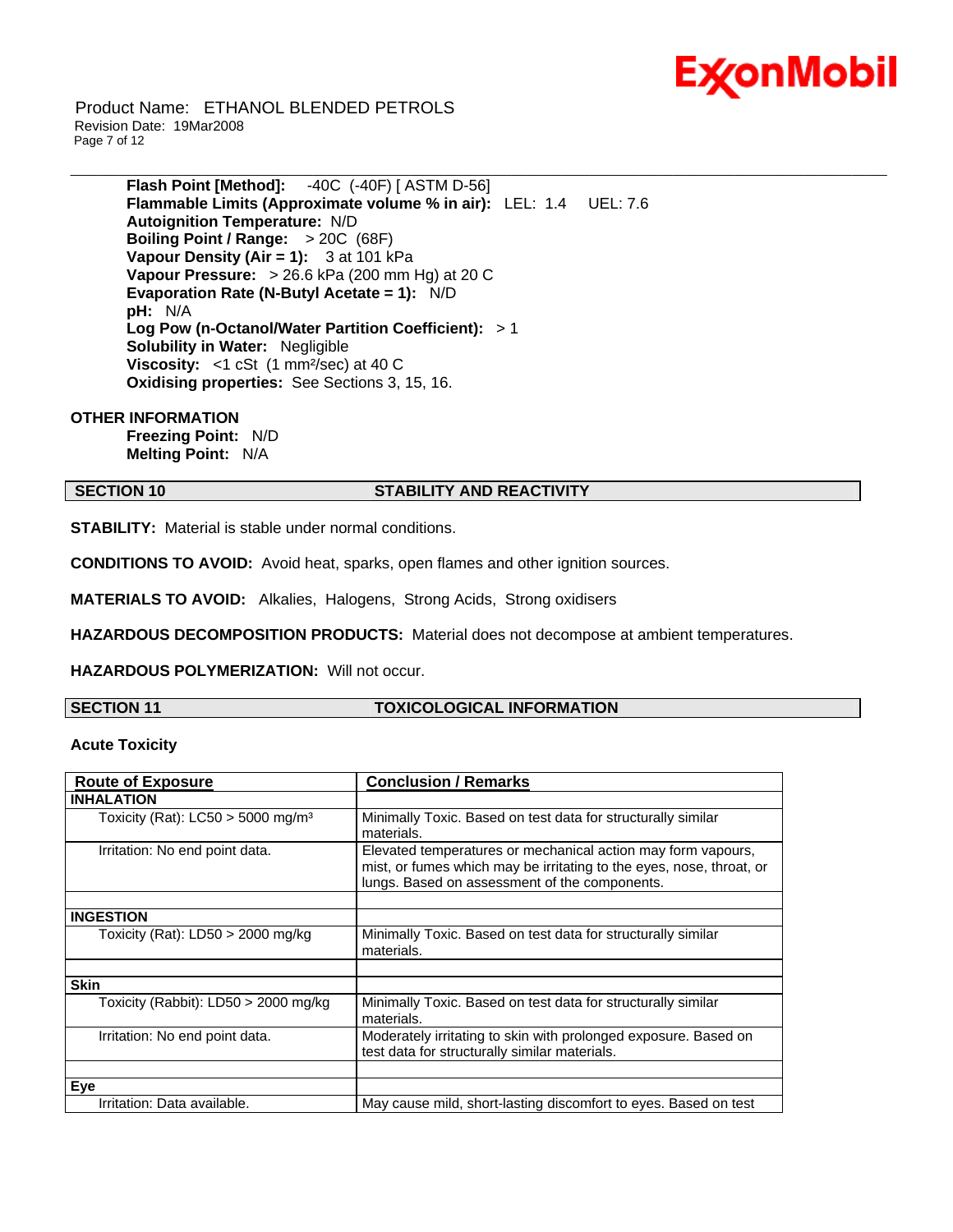# Ex⁄onMobil

\_\_\_\_\_\_\_\_\_\_\_\_\_\_\_\_\_\_\_\_\_\_\_\_\_\_\_\_\_\_\_\_\_\_\_\_\_\_\_\_\_\_\_\_\_\_\_\_\_\_\_\_\_\_\_\_\_\_\_\_\_\_\_\_\_\_\_\_\_\_\_\_\_\_\_\_\_\_\_\_\_\_\_\_\_\_\_\_\_\_\_\_\_\_\_\_\_\_\_\_\_\_\_\_\_\_\_\_\_\_\_\_\_\_\_\_\_\_ data for structurally similar materials.

### **CHRONIC/OTHER EFFECTS**

### **For the product itself:**

 Laboratory animal studies have shown that prolonged and repeated inhalation exposure to light hydrocarbon vapours in the same boiling range as this product can produce adverse kidney effects in male rats. However, these effects were not observed in similar studies with female rats, male and female mice, or in limited studies with other animal species. Additionally, in a number of human studies, there was no clinical evidence of such effects at normal occupational levels. In 1991, The U.S. EPA determined that the male rat kidney is not useful for assessing human risk. Vapour concentrations above recommended exposure levels are irritating to the eyes and the respiratory tract, may cause headaches and dizziness, are anaesthetic and may have other central nervous system effects. Small amounts of liquid aspirated into the lungs during ingestion or from vomiting may cause chemical pneumonitis or pulmonary edema.

### **Contains:**

BENZENE: Caused cancer (leukemia), damage to the blood-producing system, and serious blood disorders from prolonged, high exposure based on human epidemiology studies. Caused genetic effects and effects on the immune system in laboratory animal and some human studies. Caused toxicity to the fetus in laboratory animal studies. ETHANOL: Prolonged or repeated exposure to high concentrations of ethanol vapour or overexposure by ingestion may produce adverse effects to brain, kidney, liver, and reproductive organs, birth defects in offspring, and developmental toxicity in offspring. Gasoline unleaded: Carcinogenic in animal tests. Chronic inhalation studies resulted in liver tumours in female mice and kidney tumours in male rats. Neither result considered significant for human health risk assessment by the United States EPA and others. Did not cause mutations in-vitro or in-vivo. Negative in inhalation developmental studies and reproductive tox studies. Inhalation of high concentrations in animals resulted in reversible central nervous system depression, but no persistent toxic effect on the nervous system. Non-sensitizing in test animals. Caused nerve damage in humans from abusive use (sniffing). N-HEXANE: Prolonged and/or repeated exposures to n-Hexane can cause progressive and potentially irreversible damage to the peripheral nervous system (e.g. fingers, feet, arms, legs, etc.). Simultaneous exposure to Methyl Ethyl Ketone (MEK) or Methyl Isobutyl Ketone (MIBK) and n-Hexane can potentiate the risk of adverse effects from n-Hexane on the peripheral nervous system. n-Hexane has been shown to cause testicular damage at high doses in male rats. The relevance of this effect for humans is unknown. TOLUENE : Concentrated, prolonged or deliberate inhalation may cause brain and nervous system damage. Prolonged and repeated exposure of pregnant animals (> 1500 ppm) have been reported to cause adverse fetal developmental effects. TRIMETHYLBENZENE: Long-term inhalation exposure of trimethylbenzene caused effects to the blood in laboratory animals. Ethylbenzene: Caused cancer in laboratory animal studies. The relevance of these findings to humans is uncertain.

Additional information is available by request.

### **IARC Classification:**

### **The Following Ingredients are Cited on the Lists Below:**

| <b>Chemical Name</b> | <b>CAS Number</b> | List Citations |
|----------------------|-------------------|----------------|
| ETHYL BENZENE        | 100-41-4          |                |
| Gasoline             | 86290-81-5        |                |
| Benzene              | 71-43-2           |                |

--REGULATORY LISTS SEARCHED--  $1 = IARC 1$   $2 = IARC 2A$   $3 = IARC 2B$ 

#### **SECTION 12 ECOLOGICAL INFORMATION**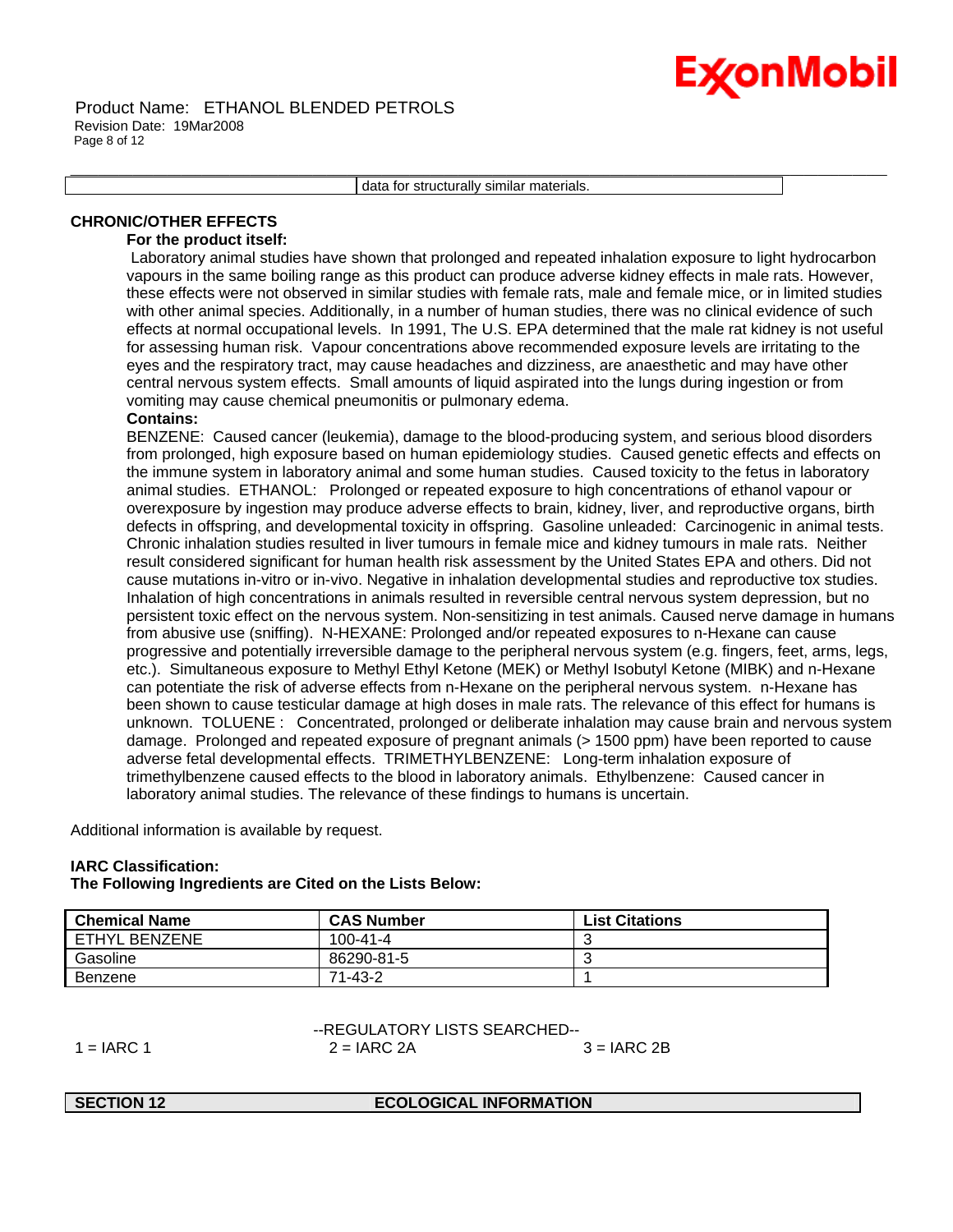

The information given is based on data available for the material, the components of the material, and similar materials.

\_\_\_\_\_\_\_\_\_\_\_\_\_\_\_\_\_\_\_\_\_\_\_\_\_\_\_\_\_\_\_\_\_\_\_\_\_\_\_\_\_\_\_\_\_\_\_\_\_\_\_\_\_\_\_\_\_\_\_\_\_\_\_\_\_\_\_\_\_\_\_\_\_\_\_\_\_\_\_\_\_\_\_\_\_\_\_\_\_\_\_\_\_\_\_\_\_\_\_\_\_\_\_\_\_\_\_\_\_\_\_\_\_\_\_\_\_\_

#### **ECOTOXICITY**

 Material -- Expected to be toxic to aquatic organisms. May cause long-term adverse effects in the aquatic environment.

#### **MOBILITY**

 More volatile component -- Highly volatile, will partition rapidly to air. Not expected to partition to sediment and wastewater solids.

 Less volatile component -- Low solubility and floats and is expected to migrate from water to the land. Expected to partition to sediment and wastewater solids.

### **PERSISTENCE AND DEGRADABILITY**

#### **Biodegradation:**

Majority of components -- Expected to be inherently biodegradable

### **Atmospheric Oxidation:**

More volatile component -- Expected to degrade rapidly in air

#### **BIOACCUMULATION POTENTIAL**

 Majority of components -- Has the potential to bioaccumulate, however metabolism or physical properties may reduce the bioconcentration or limit bioavailability.

#### **ENVIRONMENTAL EXPOSURE LIMITS**

| l Substance Name | Medium | Limit     |
|------------------|--------|-----------|
| Benzene          | Water  | 2000 ug/l |
| Toluene          | Water  | 330 ug/l  |
| <b>XYLENES</b>   | Water  | 340 ug/l  |

Disposal recommendations based on material as supplied. Disposal must be in accordance with current applicable laws and regulations, and material characteristics at time of disposal.

#### **DISPOSAL RECOMMENDATIONS**

 Product is suitable for burning in an enclosed controlled burner for fuel value or disposal by supervised incineration at very high temperatures to prevent formation of undesirable combustion products.

**Empty Container Warning** Empty Container Warning (where applicable): Empty containers may contain residue and can be dangerous. Do not attempt to refill or clean containers without proper instructions. Empty drums should be completely drained and safely stored until appropriately reconditioned or disposed. Empty containers should be taken for recycling, recovery, or disposal through suitably qualified or licensed contractor and in accordance with governmental regulations. DO NOT PRESSURISE, CUT, WELD, BRAZE, SOLDER, DRILL, GRIND, OR EXPOSE SUCH CONTAINERS TO HEAT, FLAME, SPARKS, STATIC ELECTRICITY, OR OTHER SOURCES OF IGNITION.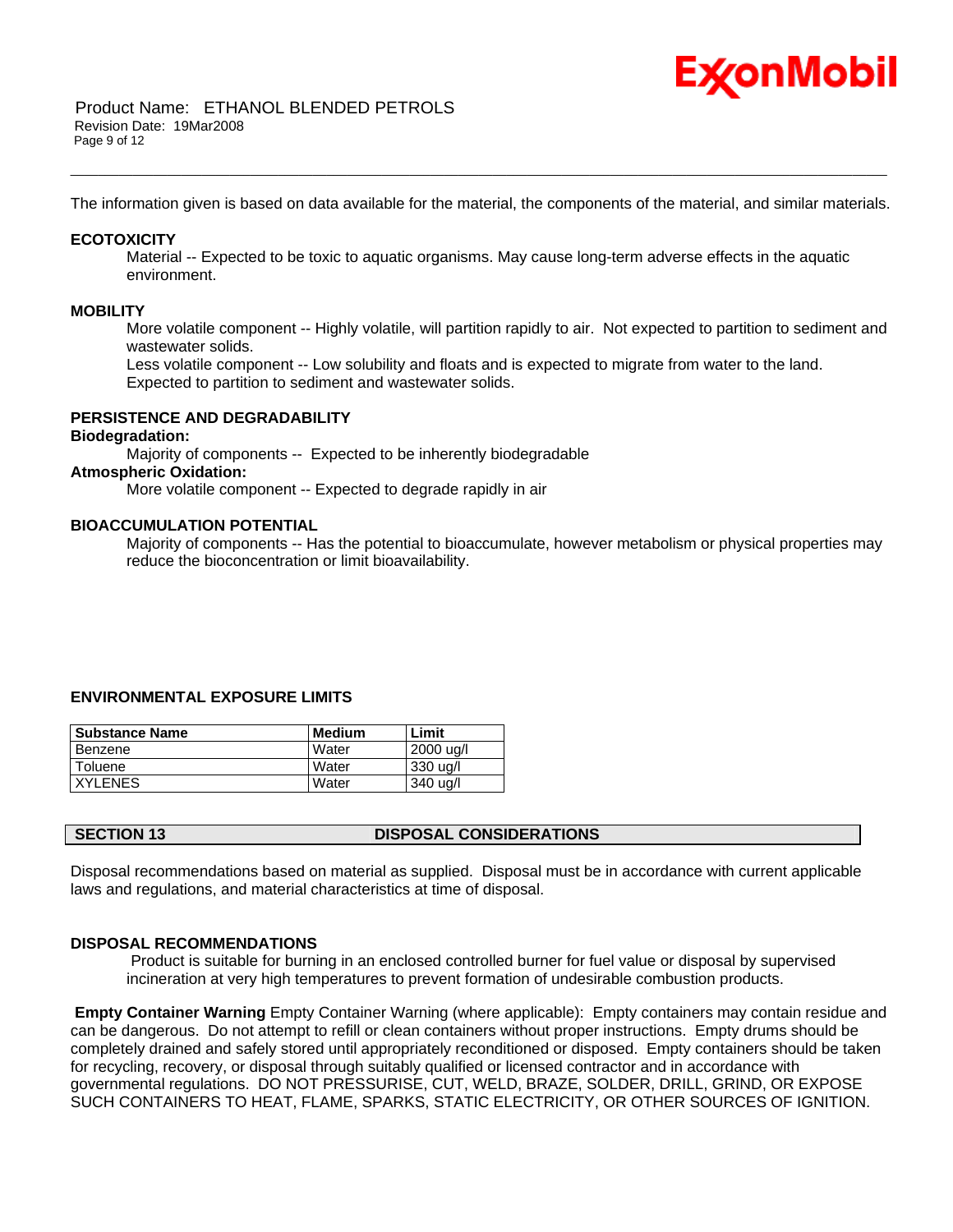

THEY MAY EXPLODE AND CAUSE INJURY OR DEATH.

#### **SECTION 14 TRANSPORT INFORMATION**

\_\_\_\_\_\_\_\_\_\_\_\_\_\_\_\_\_\_\_\_\_\_\_\_\_\_\_\_\_\_\_\_\_\_\_\_\_\_\_\_\_\_\_\_\_\_\_\_\_\_\_\_\_\_\_\_\_\_\_\_\_\_\_\_\_\_\_\_\_\_\_\_\_\_\_\_\_\_\_\_\_\_\_\_\_\_\_\_\_\_\_\_\_\_\_\_\_\_\_\_\_\_\_\_\_\_\_\_\_\_\_\_\_\_\_\_\_\_

**LAND**

**Proper Shipping Name:** MOTOR SPIRIT or GASOLINE or PETROL **Hazard Class:** 3 **Hazchem Code:** 3YE **UN Number:** 1203 **Packing Group:** II **Label(s) / Mark(s):** 3 **SEA (IMDG) Proper Shipping Name:** MOTOR SPIRIT or GASOLINE or PETROL **Hazard Class & Division:** 3 **EMS Number:** F-E, S-E **UN Number:** 1203 **Packing Group:** II **Label(s):** 3 **Transport Document Name:** UN1203, MOTOR SPIRIT or GASOLINE or PETROL, 3, PG II, (-40°C c.c.)

#### **AIR (IATA)**

**Proper Shipping Name:** Gasoline **Hazard Class & Division:** 3 **UN Number:** 1203 **Packing Group:** II **Label(s):** 3 **Transport Document Name:** UN1203, GASOLINE, 3, PG II

**SECTION 15 REGULATORY INFORMATION**

#### **Material is dangerous as defined by the EU Dangerous Substances/Preparations Directives.**

**CLASSIFICATION:** Extremely flammable. Category 2 Carcinogen. Category 2 Mutagen. Category 3 Toxic to reproduction. Harmful. Irritant. Dangerous for the environment.



**Nature of Special Risk:** R12; Extremely flammable. R45; May cause cancer. R46; May cause heritable genetic damage. R63; Possible risk of harm to the unborn child. R65; Harmful: may cause lung damage if swallowed. R38; Irritating to skin. R67; Vapours may cause drowsiness and dizziness. R51/53; Toxic to aquatic organisms, may cause long-term adverse effects in the aquatic environment.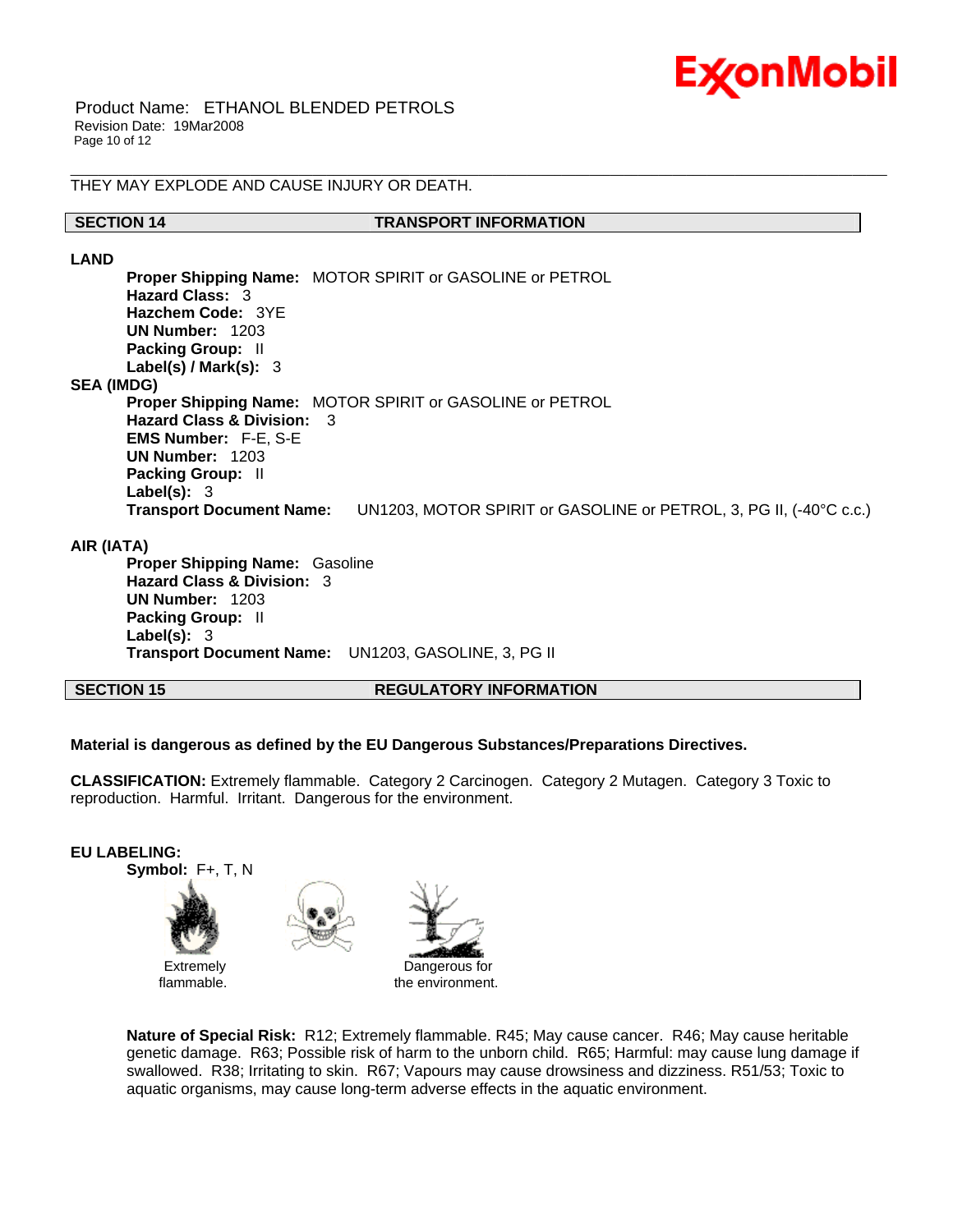

 Product Name: ETHANOL BLENDED PETROLS Revision Date: 19Mar2008 Page 11 of 12

> **Safety Advice:** S2; Keep out of the reach of children. S16; Keep away from sources of ignition - No smoking. S23; Do not breathe vapour. S24; Avoid contact with skin. S29; Do not empty into drains. S43; In case of fire use carbon dioxide (CO2), foam, dry chemical, or water fog. S45; In case of accident or if you feel unwell, seek medical advice immediately (show the label where possible). S53; Avoid exposure - obtain special instructions before use. S61; Avoid release to the environment. Refer to special instructions/safety data sheets. S62; If swallowed, do not induce vomiting: seek medical advice immediately and show this container or label.

\_\_\_\_\_\_\_\_\_\_\_\_\_\_\_\_\_\_\_\_\_\_\_\_\_\_\_\_\_\_\_\_\_\_\_\_\_\_\_\_\_\_\_\_\_\_\_\_\_\_\_\_\_\_\_\_\_\_\_\_\_\_\_\_\_\_\_\_\_\_\_\_\_\_\_\_\_\_\_\_\_\_\_\_\_\_\_\_\_\_\_\_\_\_\_\_\_\_\_\_\_\_\_\_\_\_\_\_\_\_\_\_\_\_\_\_\_\_

**Contains:** Gasoline, Toluene, Benzene

#### **REGULATORY STATUS AND APPLICABLE LAWS AND REGULATIONS**

**This material has been classified according to the Environmental Risk Management Authority (ERMA) under ERMA Approval Code:** HSR001445

#### **HSNO Hazard Classification:**

- 3.1A Flammable liquids: very high hazard
- 6.1E Acutely toxic
- 6.3B Mildly irritating to the skin.
- 6.7B Suspected human carcinogens.
- 9.1B Ecotoxic in the aquatic environment.

#### **The material is regulated under the NZS:5433.1999 Transport of Dangerous Goods on Land.**

**Complies with the following national/regional chemical inventory requirements:** KECI, PICCS, DSL, EINECS

#### **SECTION 16 OTHER INFORMATION**

### **N/D = Not determined, N/A = Not applicable**

#### **KEY TO THE RISK CODES CONTAINED IN SECTION 2 AND 3 OF THIS DOCUMENT (for information only):** R10; Flammable.

- R11; Highly flammable.
- R12; Extremely flammable.
- R20; Harmful by inhalation.
- R21; Harmful in contact with skin.

R36; Irritating to eyes.

R38; Irritating to skin.

R45; May cause cancer.

R46; May cause heritable genetic damage.

R48/20; Harmful: danger of serious damage to health by prolonged exposure through inhalation.

R48/23; Toxic: danger of serious damage to health by prolonged exposure through inhalation.

R48/24; Toxic: danger of serious damage to health by prolonged exposure in contact with skin.

R48/25; Toxic: danger of serious damage to health by prolonged exposure if swallowed.

R51/53; Toxic to aquatic organisms, may cause long-term adverse effects in the aquatic environment.

R62; Possible risk of impaired fertility.

R63; Possible risk of harm to the unborn child.

R65; Harmful: may cause lung damage if swallowed.

R67; Vapours may cause drowsiness and dizziness.

#### **THIS SAFETY DATA SHEET CONTAINS THE FOLLOWING REVISIONS:**